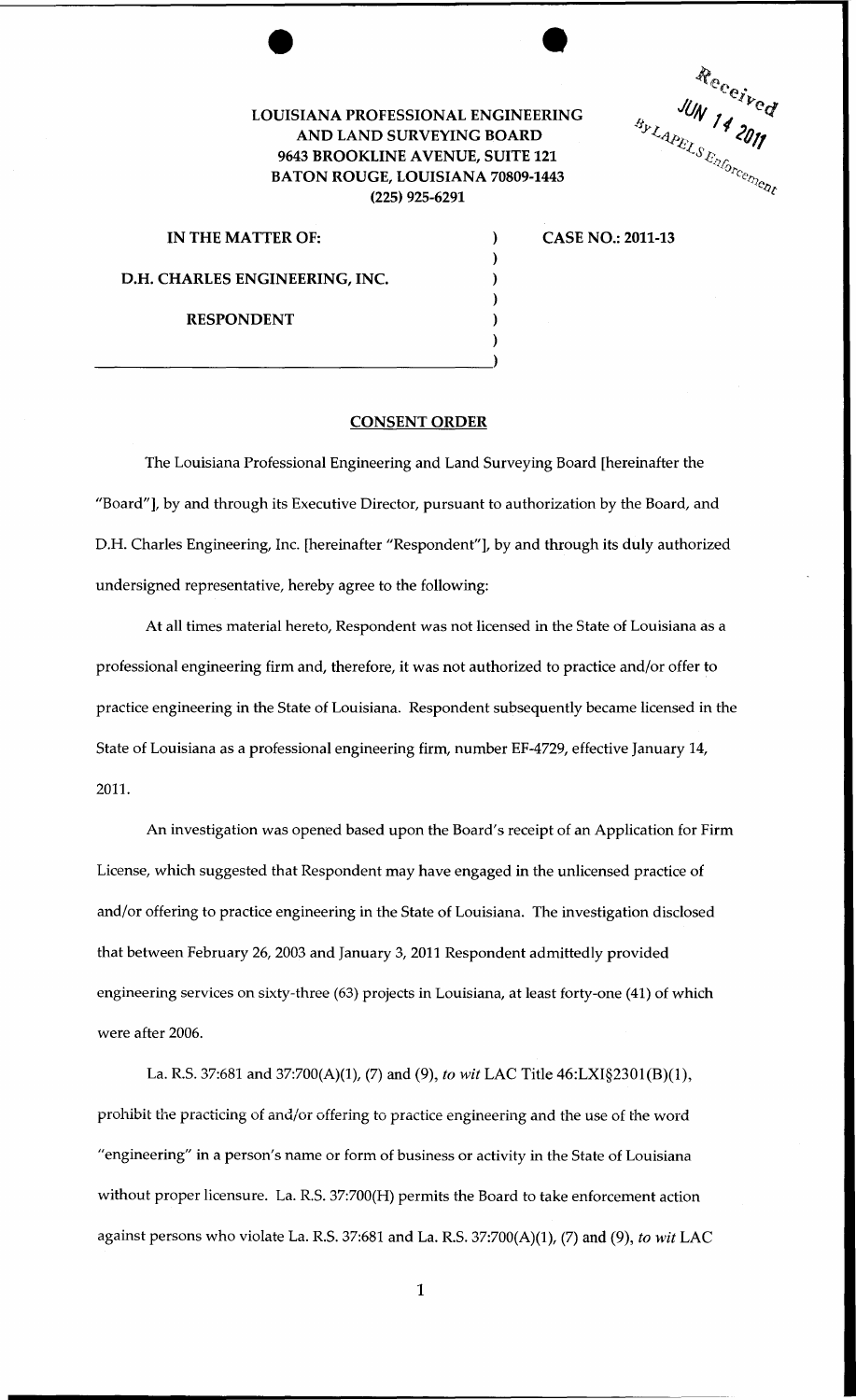Title 46:LXI§2301(B)(l), upon a finding of guilt following the preferral of charges, notice and hearing and a majority vote of its entire membership authorized to participate in the proceeding. La. R.S. 37:681, La. R.S. 37:700(A)(1), (7) and (9), La. R.S. 37:700(H) and LAC Title  $46: LXI§2301(B)(1)$  were in effect at all times material hereto.

It is undisputed that (a) at all times material hereto Respondent was not licensed to practice and/or offer to practice engineering in Louisiana and (b) between February 26, 2003 and January 3, 2011 Respondent practiced and/or offered to practice engineering and used the word "engineering" in its name or form of business or activity in Louisiana without proper licensure.

By letter dated June 2, 2011 the Board gave notice to Respondent that it was considering the preferral of charges against Respondent on the grounds that it may have violated La. R.S. 37:681 and La. R.S. 37:700(A)(1), (7) and (9), *to wit* LAC Title 46:LXI§2301(B)(l), relative to practicing and/or offering to practice engineering and using the word "engineering" in a person's name or form of business or activity in Louisiana without proper licensure.

Wishing to dispense with the need for further enforcement action and to conclude the instant proceeding without further delay and expense, for the purpose of this proceeding only, Respondent and the Board do hereby enter into this Consent Order, in which Respondent of its own free will consents to the issuance of a Consent Order by the Board, wherein Respondent agrees to (a) pay a fine of two thousand five hundred (\$2,500.00) dollars; (b) pay administrative costs three hundred sixty five and 98/100 (\$365.98) dollars; and (c) the publication of this Consent Order on the Board's website and a summary of this matter in the Board's official journal, the Louisiana Engineer and Surveyor Journal, and the reporting of this matter to the National Council of Examiners for Engineering and Surveying (NCEES), identifying Respondent by name.

Respondent admits to violations of the referenced laws and/or rules regarding the practicing of and/or offering to practice engineering and the use of the word "engineering" in a person's name or form of business or activity in Louisiana without proper licensure. Respondent acknowledges awareness of said laws and/or rules and states that it will comply with all applicable laws and rules henceforth. Respondent has been advised of its right to be represented by counsel before the Board and/or to appear at any hearing personally or by

2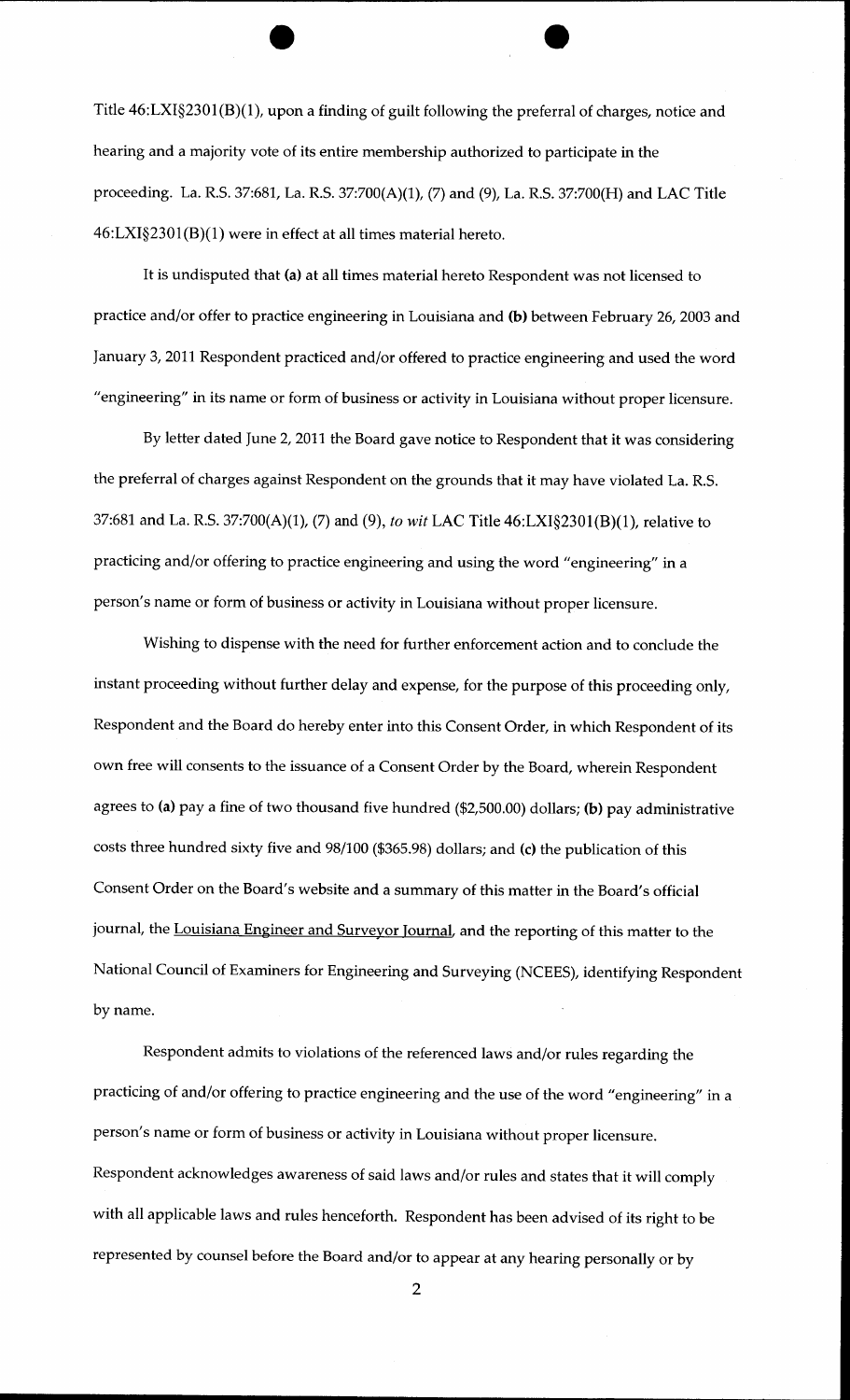counsel and present witnesses and evidence in its own behalf, and it hereby waives this right and its right to appeal; and it states affirmatively that it has been afforded all administrative remedies due it under the law.

Therefore, in consideration of the foregoing and by its signing this Consent Order, Respondent does hereby waive its right to a hearing before the Board, to the presenting of evidence and witnesses in its behalf, to Findings of Fact and Conclusions of Law in this case, and to judicial review of this Consent Order.

Respondent hereby represents (a) that it fully understands the meaning and intent of this Consent Order, including but not limited to its final and binding effect; (b) that it has voluntarily entered into this Consent Order and that no other promise or agreement of any kind has been made to or with it by any person whatsoever to cause the execution of this instrument; and (c) that the sanctions set forth in this Consent Order do not prevent the Board from taking further disciplinary or enforcement action against Respondent on matters not specifically addressed in this Consent Order.

WHEREFORE, the Louisiana Professional Engineering and Land Surveying Board and Respondent agree that:

1. Respondent shall pay a fine of two thousand five hundred (\$2,500.00) dollars, which shall be tendered to the Board by certified check payable to Board, due upon the signing of this Consent Order; and

2. Respondent shall pay administrative costs of three hundred sixty five and 98/100 (\$365.98) dollars, which shall be tendered to the Board by certified check payable to the Board, due upon the signing of this Consent Order; and

3. This Consent Order shall be published on the Board's website and a summary of this matter shall be printed in the official journal of the Board, the Louisiana Engineer and Surveyor Journal, and reported to the National Council of Examiners for Engineering and Surveying (NCEES), identifying Respondent by name; and

4. This Consent Order shall not become effective unless and until it is accepted and signed by and on behalf of the Board. Should the Board not accept and sign this Consent Order, it is agreed that presentation of this matter to the Board shall not prejudice the Board or any of

3